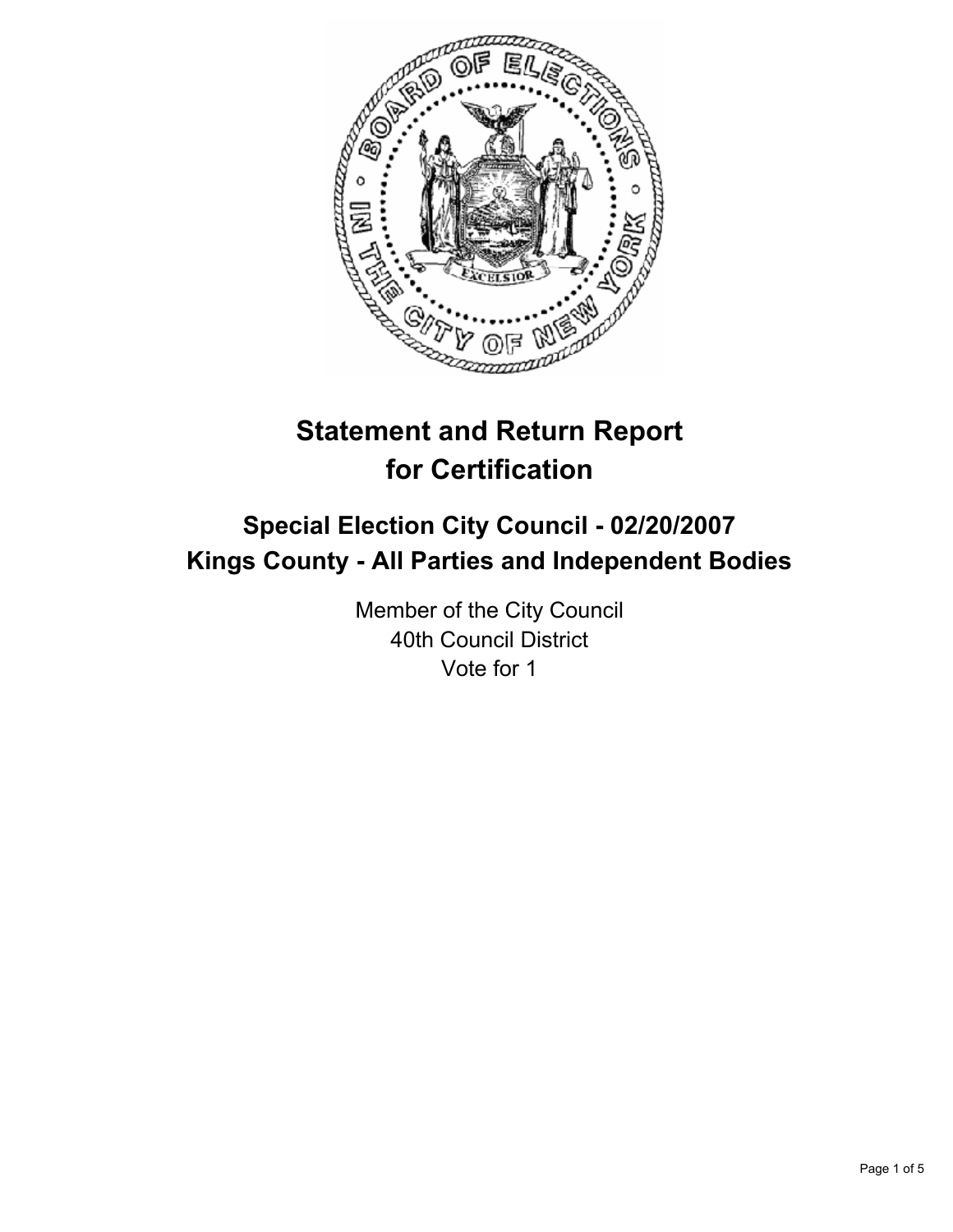

### **Assembly District 42**

| 2,284 |
|-------|
| 5     |
| 66    |
| 25    |
| 2,380 |
| 335   |
| 1,095 |
| 171   |
| 114   |
| 249   |
| 107   |
| 36    |
| 85    |
| 116   |
| 95    |
| 2,403 |
| 23    |
|       |

*Excess means that the number of votes reported exceeds the number of ballots reported.*

### **Assembly District 43**

| <b>PUBLIC COUNTER</b>                    | 2,204 |
|------------------------------------------|-------|
| <b>EMERGENCY</b>                         | 9     |
| ABSENTEE/MILITARY                        | 75    |
| <b>AFFIDAVIT</b>                         | 34    |
| <b>Total Ballots</b>                     | 2,322 |
| JENNIFER N JAMES (EXPANDING OPPORTUNITY) | 480   |
| MATHIEU EUGENE (PEOPLE FOR PROGRESS)     | 743   |
| LEITHLAND R TULLOCH (VISIONARY)          | 99    |
| MOHAMMAD A RAZVI (YOUR VOICE)            | 46    |
| WELLINGTON SHARPE (FAMILY VALUES)        | 371   |
| JESSE HAMILTON (FAMILY MATTERS)          | 248   |
| KARLENE A GORDON (PEOPLE FIRST)          | 26    |
| HARRY L SCHIFFMAN (NEIGHBORHOOD FIRST)   | 66    |
| ZENOBIA MCNALLY (NEIGHBORS UNITE)        | 85    |
| JOEL G TONEY (PEOPLE FOR TONEY)          | 117   |
| <b>GERRY HOPKINS (WRITE-IN)</b>          | 18    |
| MALCOLM DAVIS (WRITE-IN)                 | 1     |
| <b>Total Votes</b>                       | 2,300 |
| Unrecorded                               | 22    |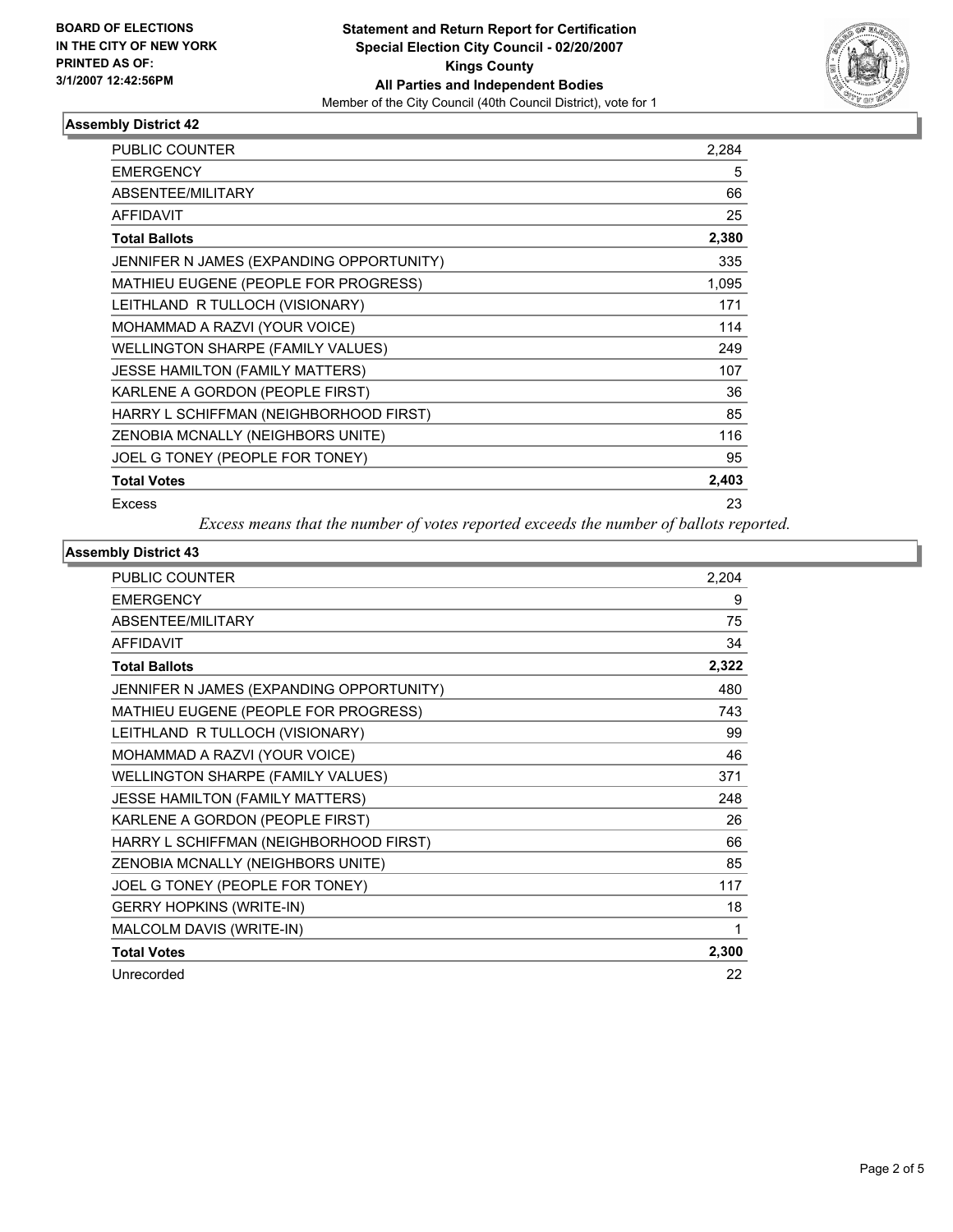

# **Assembly District 44**

| <b>PUBLIC COUNTER</b>                    | 1,114 |
|------------------------------------------|-------|
| <b>EMERGENCY</b>                         | 5     |
| ABSENTEE/MILITARY                        | 36    |
| <b>AFFIDAVIT</b>                         | 14    |
| <b>Total Ballots</b>                     | 1,169 |
| JENNIFER N JAMES (EXPANDING OPPORTUNITY) | 86    |
| MATHIEU EUGENE (PEOPLE FOR PROGRESS)     | 126   |
| LEITHLAND R TULLOCH (VISIONARY)          | 22    |
| MOHAMMAD A RAZVI (YOUR VOICE)            | 264   |
| WELLINGTON SHARPE (FAMILY VALUES)        | 55    |
| JESSE HAMILTON (FAMILY MATTERS)          | 69    |
| KARLENE A GORDON (PEOPLE FIRST)          | 9     |
| HARRY L SCHIFFMAN (NEIGHBORHOOD FIRST)   | 339   |
| ZENOBIA MCNALLY (NEIGHBORS UNITE)        | 48    |
| JOEL G TONEY (PEOPLE FOR TONEY)          | 140   |
| <b>GERRY HOPKINS (WRITE-IN)</b>          | 2     |
| <b>Total Votes</b>                       | 1,160 |
| Unrecorded                               | 9     |

### **Assembly District 57**

| <b>PUBLIC COUNTER</b>                    | 287            |
|------------------------------------------|----------------|
| <b>EMERGENCY</b>                         | 0              |
| ABSENTEE/MILITARY                        | 3              |
| <b>AFFIDAVIT</b>                         | $\overline{2}$ |
| <b>Total Ballots</b>                     | 292            |
| JENNIFER N JAMES (EXPANDING OPPORTUNITY) | 38             |
| MATHIEU EUGENE (PEOPLE FOR PROGRESS)     | 107            |
| LEITHLAND R TULLOCH (VISIONARY)          | 5              |
| MOHAMMAD A RAZVI (YOUR VOICE)            | 8              |
| WELLINGTON SHARPE (FAMILY VALUES)        | 49             |
| <b>JESSE HAMILTON (FAMILY MATTERS)</b>   | 39             |
| KARLENE A GORDON (PEOPLE FIRST)          |                |
| HARRY L SCHIFFMAN (NEIGHBORHOOD FIRST)   | 0              |
| ZENOBIA MCNALLY (NEIGHBORS UNITE)        | 27             |
| JOEL G TONEY (PEOPLE FOR TONEY)          | 11             |
| <b>GERRY HOPKINS (WRITE-IN)</b>          | 3              |
| <b>Total Votes</b>                       | 288            |
| Unrecorded                               | 4              |
|                                          |                |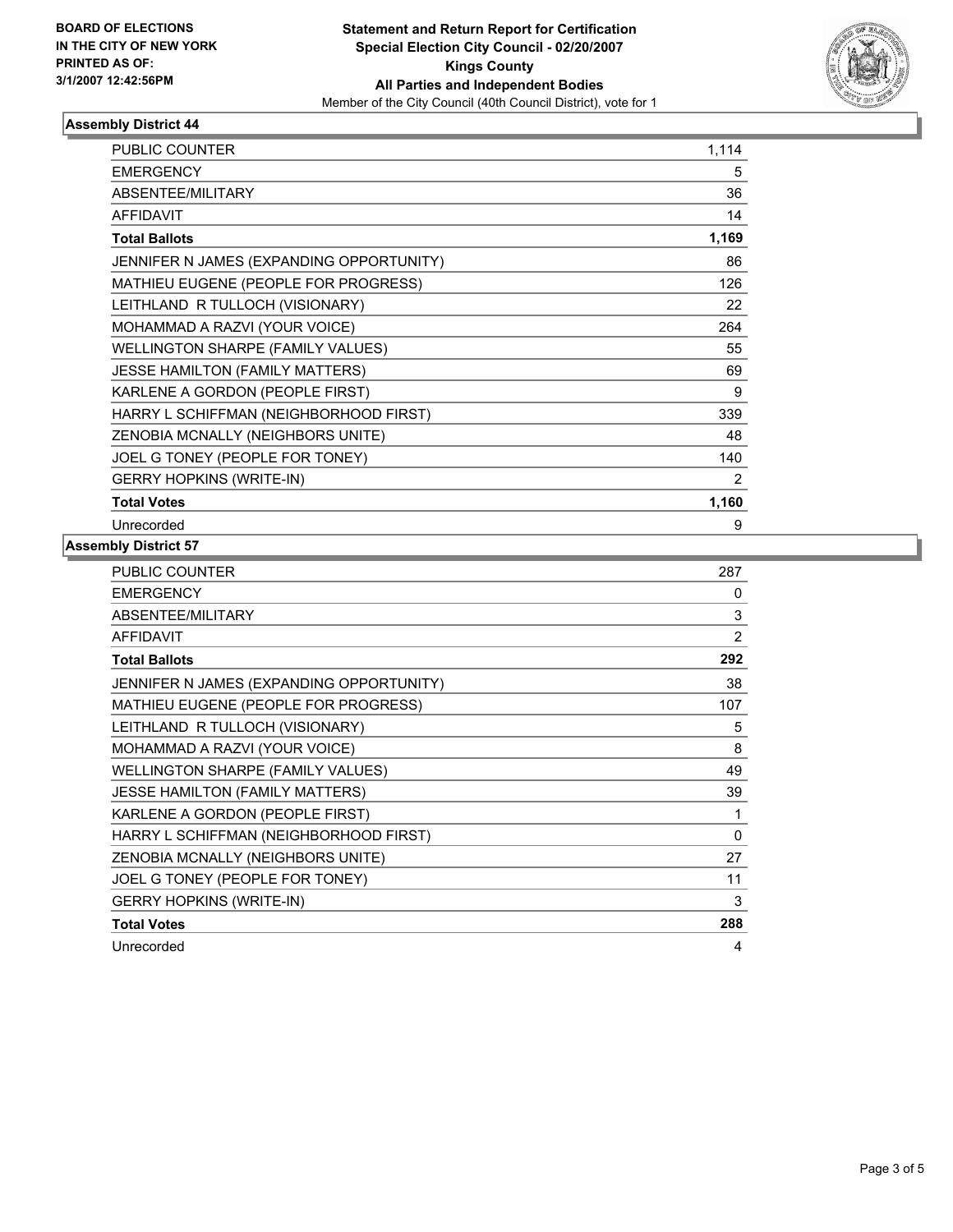

# **Assembly District 58**

| <b>PUBLIC COUNTER</b>                    | 15 |
|------------------------------------------|----|
| <b>EMERGENCY</b>                         | 0  |
| ABSENTEE/MILITARY                        | 0  |
| <b>AFFIDAVIT</b>                         | 0  |
| <b>Total Ballots</b>                     | 15 |
| JENNIFER N JAMES (EXPANDING OPPORTUNITY) | 3  |
| MATHIEU EUGENE (PEOPLE FOR PROGRESS)     | 5  |
| LEITHLAND R TULLOCH (VISIONARY)          |    |
| MOHAMMAD A RAZVI (YOUR VOICE)            | 0  |
| WELLINGTON SHARPE (FAMILY VALUES)        | 4  |
| JESSE HAMILTON (FAMILY MATTERS)          | 0  |
| KARLENE A GORDON (PEOPLE FIRST)          | 0  |
| HARRY L SCHIFFMAN (NEIGHBORHOOD FIRST)   | 0  |
| ZENOBIA MCNALLY (NEIGHBORS UNITE)        | 0  |
| JOEL G TONEY (PEOPLE FOR TONEY)          | 2  |
| <b>Total Votes</b>                       | 15 |